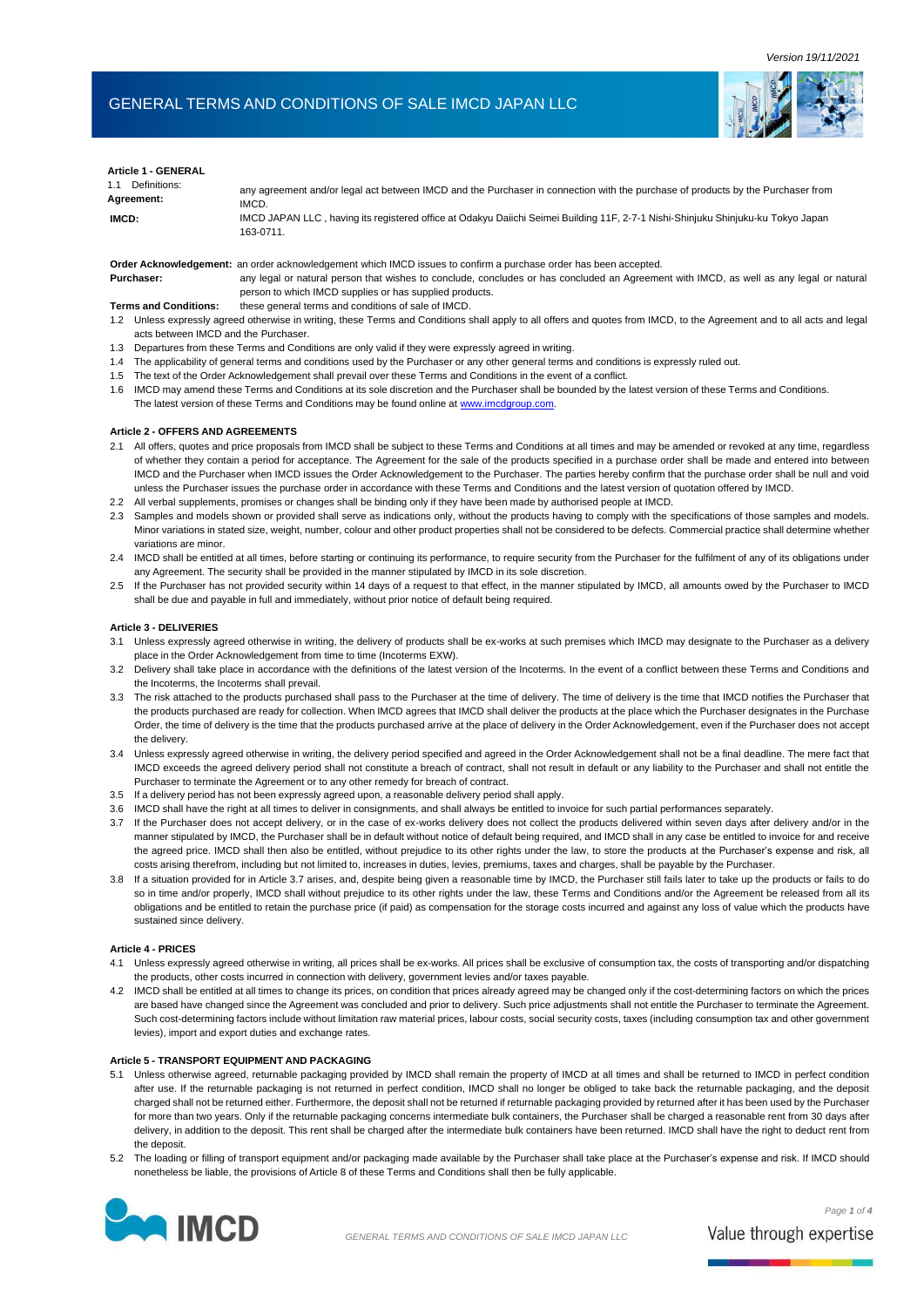# GENERAL TERMS AND CONDITIONS OF SALE IMCD JAPAN LLC



5.3 IMCD shall have the right to refuse to load equipment and/or fill packaging if it does not comply with the reasonable safety requirements set by IMCD from time to time. In that case, IMCD shall not be liable for any costs arising from a possible delay. Costs shall also be understood to include the costs referred to in Article 3.7.

### **Article 6 - RETURNS, COMPLAINTS AND GUARANTEE**

- 6.1. Without prior written consent on its part, IMCD shall not be obliged to accept returns from the Purchaser. If products are returned without the prior written consent of IMCD, their dispatch and storage after their return shall be at the Purchaser's expense and risk.
- 6.2. The risk in returned products shall continue to be borne by the Purchaser until IMCD has accepted the return and the returned products in writing, to which acceptance IMCD may attach conditions.
- 6.3. The Purchaser shall itself be responsible for checking, or having someone check, the conformity of products during their delivery. The Purchaser acknowledges its responsibility to test and effectively evaluate the supplied products to determine the Purchaser's own satisfaction, whether the product and/or any technical assistance and information provided by IMCD is suitable for the Purchaser's intended uses and applications. The Purchaser understands its application-specific analysis shall at least include testing to determine suitability from a technical as well as health, safety, and environmental standpoint.
- 6.4 The Purchaser shall make complaints about the delivered products in writing within 14 days of the time of delivery, stating the reasons for the complaint and, if possible, accompanied by proof. If the Purchaser fails to do so, the Purchaser shall be deemed to have accepted the quantity and quality of the products and shall lose any claim against IMCD in respect of defects in the products supplied, subject to the provisions of Article 7 regarding warranties.
- 6.5. Complaints about products which have already been treated and/or processed in any way after delivery shall not be accepted.
- 6.6. Submitting complaints shall not release the Purchaser from its payment obligations.
- 6.7. If complaints are submitted in time and in accordance with these Terms and Conditions, and IMCD is reasonably of the opinion that the complaint is justified, IMCD shall be free to choose either to deliver what is lacking, or to redeliver the products found to be unsound free of charge, or to grant a discount on the price. By performing in one of the stated ways, IMCD shall have discharged its warranty obligation under Article 7 fully and shall not be obliged to pay any further compensation. Replaced products shall become the property of IMCD.
- 6.8. The guarantee on products delivered by third parties may never extend beyond the guarantee that is provided to IMCD by the manufacturer or importer of those products.
- 6.9. Any claim under this Article shall in any case lapse three months after the time of delivery.

#### **Article 7 - WARRANTY**

IMCD warrants to the Purchaser that the products sold to the Purchaser shall at the moment of delivery comply with the specifications as provided by IMCD to the Purchaser for such products. IMCD does not make any express or implied warranty as to the merchantability or fitness for any particular purpose of the products. This warranty shall lapse if the Purchaser fails to fulfil its obligations under the Agreement and/or these Terms and Conditions. Invoking the warranty shall not release the Purchaser from its obligations under the Agreement and/or these Terms and Conditions. Notwithstanding anything to the contrary contained in these Terms and Conditions, in case of a breach of the warranty given to the Purchaser in terms of this Article, the Purchaser´s only remedy is a claim for specific performance by IMCD of its obligations under such warranty.

#### **Article 8 - LIABILITY**

- 8.1. IMCD shall not be liable for any damage sustained by the Purchaser, irrespective of whether this damage is the result of failure by IMCD to fulfil its obligations under the Agreement and/or these Terms and Conditions (including the warranty obligation of Article 7), or of any act and/or omission by IMCD itself and/or by others acting on IMCD's instructions, unless the Purchaser proves that the damage is the result of intentional or willful recklessness by, exclusively any director or directors of IMCD.
- 8.2. IMCD shall never be liable for (i) indirect loss of any kind including special or consequential loss, (ii) lost revenue or profits, or (iii) loss suffered by the Purchaser or by a third party as a result of IMCD, or a person for whom it is liable under the law, committing a non-material breach | of the Agreement.
- 8.3. IMCD shall not be liable for damage or loss, of whatever nature and in whatever form, which arises or is incurred after the products delivered by IMCD have been treated and/or processed.
- 8.4. IMCD does not guarantee the completeness and accuracy of information received by IMCD from its own supplier and shall not be liable for any damage of whatever nature and in whatever form – incurred as a result of the incompleteness or inaccuracy of this information.
- 8.5. The liability of IMCD shall at any event be limited at all times per event, with a series of connected events counting as one event, to the amount that is paid out under IMCD's business liability insurance policy in the case concerned.
- 8.6. The Purchaser shall compensate IMCD for, and indemnify it against, all third-party claims, for whatever reason, in connection with compensation for any damage, costs, interest and/or losses which arise in connection with the products delivered by IMCD to the Purchaser, unless and insofar as the Purchaser demonstrates that the claim falls exclusively within IMCD's area of responsibility.
- 8.7. The provisions of this Article shall also apply in favour of all legal or natural persons used by IMCD to perform the Agreement.
- 8.8. Any claim for damages shall in any case lapse three months after the time of delivery.

#### **Article 9 - COMPLIANCE WITH LAWS**

- 9.1 The Purchaser shall comply with all applicable laws including but not limited to laws and conventions relating to (a) competition law, (b) anti-bribery, and anti-corruption, and (c) laws relating to export control and customs regulations such as (i) the rules on embargoed countries, (ii) the restrictions on the sale of products to restricted or denied customers, and (iii) the regime for the control of imports, exports, transfer, brokering and transit of dual-use items. The Purchaser shall not directly or indirectly utilise, sell, ship or otherwise transfer, the products purchased from IMCD to or through any country, entity or individual as prohibited under national and international regulations.
- 9.2 Without prejudice to the other provisions in this Article, the Purchaser shall comply with all applicable laws and regulations in performing its obligations under the Agreement in a manner consistent with the IMCD Code of Conduct. The Purchaser confirms to have read and agrees to the IMCD Code of Conduct which is available at the following website[: www.imcdgroup.com.](http://www.imcdgroup.com/)
- 9.3 The Purchaser shall procure that any third parties to whom the products from IMCD shall be supplied, whether in original form or as intermediate or end-product, are under the same obligations as set out in this Article such that all third parties down the supply chain, as far as the end-user, are under the same strict compliance.
- 9.4 The Purchaser agrees to indemnify and hold harmless IMCD, its officers, employees, agents, and representatives, from and against all damages, losses, liabilities, penalties, costs and expenses, including reasonable attorney fees, as a result of any claim, suit, action, proceeding, demand, judgment or settlement arising out of Purchaser's failure to adhere to the provisions of this Article.

#### **Article 10 - FORCE MAJEURE (NON-ATTRIBUTABLE NON-PERFORMANCE)**

10.1 In the event that, due to force majeure, IMCD is prevented from performing the Agreement, or performance becomes more costly, IMCD shall have the right to suspend the Agreement in full or in part for the duration of the force majeure situation, or to terminate the Agreement in full or in part, without judicial intervention andwithout IMCD being obliged to pay any compensation.

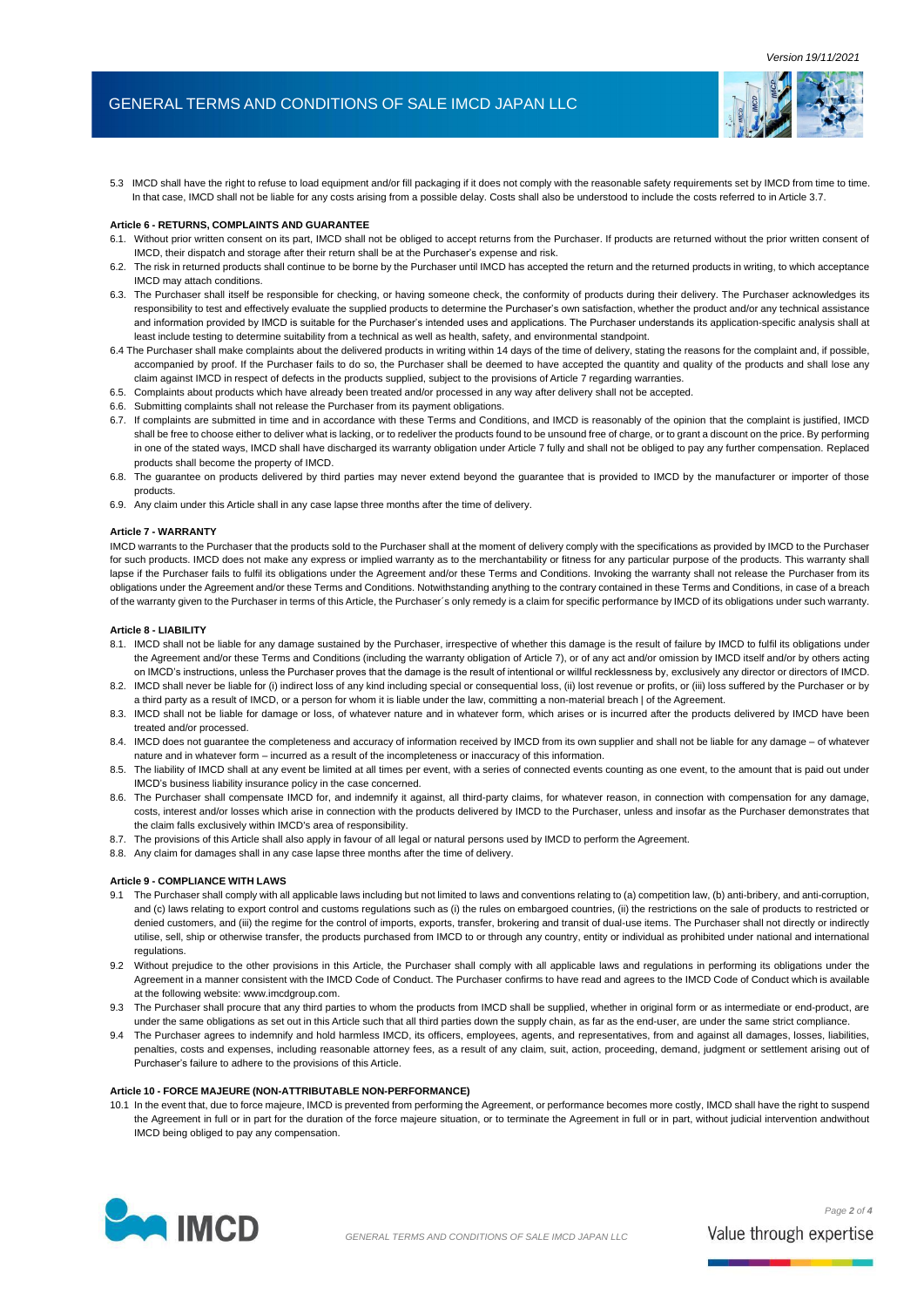## GENERAL TERMS AND CONDITIONS OF SALE IMCD JAPAN LLC



- 10.2 The term "force majeure" shall be understood to mean any circumstance, both foreseen and unforeseen, that permanently or temporarily prevents the performance by IMCD of the Agreement. Such circumstances shall in any case be understood to include inability to pay for whatever reason, strikes, excessive staff sickness, interruptions in production, transport problems, fire and other business disruptions, import, export and transportation bans, late or defective delivery by IMCD's suppliers, and other events beyond the control of IMCD, such as flood, storm, natural and/or nuclear disasters, war and/or threat of war, but also changes in legislation and/or government measures. In addition, IMCD may always rely upon force majeure in the case of unsuitability of products and/or persons used by IMCD to perform the **Agreement**
- 10.3 If IMCD suspends performance of the Agreement in accordance with the provisions of this Article, the Purchaser shall, at the request of IMCD, extend the security required in accordance with Article 2.4 of these Terms and Conditions up to the new delivery date.

#### **Article 11 - PAYMENT**

- 11.1 Unless agreed otherwise in writing, payment must be made within 14 days of the invoice date, without any discount and/or setoff, in the currency specified on the invoice.
- 11.2 If payment in full is not made within the period stated, the Purchaser shall be in default by operation of law and shall be liable to pay 10% annual penalty interest or the statutory interest rate, whichever is the higher
- 11.3 The Purchaser shall fully pay to IMCD its actual judicial and extrajudicial costs, including legal fees, incurred as a result of the Purchaser's failure to fulfil its obligations under the Agreement in full and/or on time, whereby in any event the Purchaser is obliged for any such failure to pay to IMCD at least extrajudicial costs amounting to 15% of the outstanding amount.
- 11.4 Without prejudice to the provisions of Article 6.3, complaints about invoicing may only be made within the payment term. Complaints shall be submitted in writing. The submission of complaints shall not suspend the Purchaser's payment obligation.
- 11.5 Payments shall be deducted firstly from judicial costs, extrajudicial collection costs and interest payable, and then from the outstanding principal sums, starting with the oldest outstanding principal sums, regardless of any instructions to the contrary from the Purchaser.
- 11.6 The Purchaser shall be unable to offset any debt to IMCD against any claim of the Purchaser against IMCD.

#### **Article 12 - SUSPENSION AND TERMINATION**

- 12.1 Without prejudice to the provisions of Article 10, and without prejudice to the right to claim compensation, IMCD may suspend the fulfilment of its obligations under the Agreement either wholly or in part or terminate the Agreement either wholly or in part out of court by means of a written notification, without any obligation to pay compensation, in the event that (there is a reasonable expectation that):
	- a) the Purchaser materially fails to fulfil one of its obligations under the Agreement, such as its obligation to pay on time and in full;
	- b) an attachment is made against the Purchaser;
	- c) the Purchaser is granted a moratorium;
	- d)a petition is filed for the Purchaser's bankruptcy, corporate reorganization, corporate rehabilitation, special liquidation or any similar bankruptcy proceeding, or the Purchaser is declared one of these bankruptcy proceedings;
	- e) the Purchaser makes a payment arrangement with one or more of its creditors;
	- f) the Purchaser dies, is placed under guardianship or put into administration; or
	- g) the Purchaser's business is sold or dissolved.
	- If, in accordance with Article 12.1, IMCD suspends performance of the Agreement, the Purchaser shall, at the request of IMCD, extend the security required in accordance with Article 2.4 of these Terms and Conditions up to the new delivery date.
- 12.2 If, in accordance with Article 12.1, IMCD terminates the Agreement in whole or in part, IMCD may claim back, as its property, any products delivered but not yet paid for in full, offset against any sums already paid, without prejudice to its right to compensation.
- 12.3 If one of the situations described in Article 12.1 arises, all amounts owed by the Purchaser to IMCD shall be due and payable in full and immediately, without prior notice of default being required.
- 12.4 The Purchaser may not suspend compliance with its obligations under or in connection with the Agreement or these Terms and Conditions on whatever grounds.

#### **Article 13 - RESERVATION OF TITLE**

- 13.1 The products which IMCD supplies to the Purchaser shall remain the property of IMCD as collateral until the Purchaser has paid all amounts, including interest and costs, it owes to IMCD under or in connection with the Agreement. Before payment has been made in full, the Purchaser shall not have the right to fully or partially pledge the products to third parties. Purchaser shall further not have the right to transfer ownership of the products, other than in accordance with its normal activities or the normal use of the products.
- 13.2 The Purchaser shall keep the products delivered subject to a reservation of title with due care and as the recognisable property of IMCD and shall insure these products against damage and theft.
- 13.3 If one of the situations described in Article 12.1 arises, IMCD shall have the right to take back itself, or have someone else take back, the products which are its property, at the Purchaser's expense, from the place where they are located. The Purchaser shall cooperate fully and hereby authorises IMCD irrevocably, if that situation arises, to enter, or have someone enter, the premises in use by or for the Purchaser.
- 13.4 The Purchaser shall not be permitted to rely upon a right of retention with regard to the costs incurred in connection with the safekeeping pursuant to Article 13.3, or to offset those costs against its performance.
- 13.5 If the Purchaser forms a new product from, or partly from, the products delivered to it by IMCD, IMCD shall have co-ownership title and rights on the new product in proportion of the value of the products processed or mixed in relation to the new product. Furthermore, the Purchaser shall keep (part of) the product for IMCD, and IMCD shall always remain the owner equal to its share of co-ownership until all the obligations referred to Article 13.1 have been fulfilled.

## **Article 14 - INTELLECTUAL PROPERTY**

14.1 The Agreement and these Terms and Conditions do not entail any transfer or licensing of any intellectual property rights to the Purchaser.

14.2 The Purchaser warrants to IMCD at all times and indemnifies IMCD in this respect that the use by IMCD of data, specifications or material provided by the Purchaser does not breach any statutory regulation or infringe third-party rights.

### **Article 15 - CONFIDENTIALITY**

If IMCD discloses or grants to the Purchaser access to any research, development, technical, economic, or other business information or "know-how" of a confidential nature, whether reduced to writing or not, Purchaser shall treat this information as strictly confidential and shall not, directly or indirectly, make use of any such informationor disclose such information to any third party at any time, without IMCD's prior written consent. In the event that Purchaser and IMCD have entered into a separate confidentiality agreement, the terms and conditions of such agreement shall take precedence over the terms of this Article.



*Page 3 of 4* Value through expertise